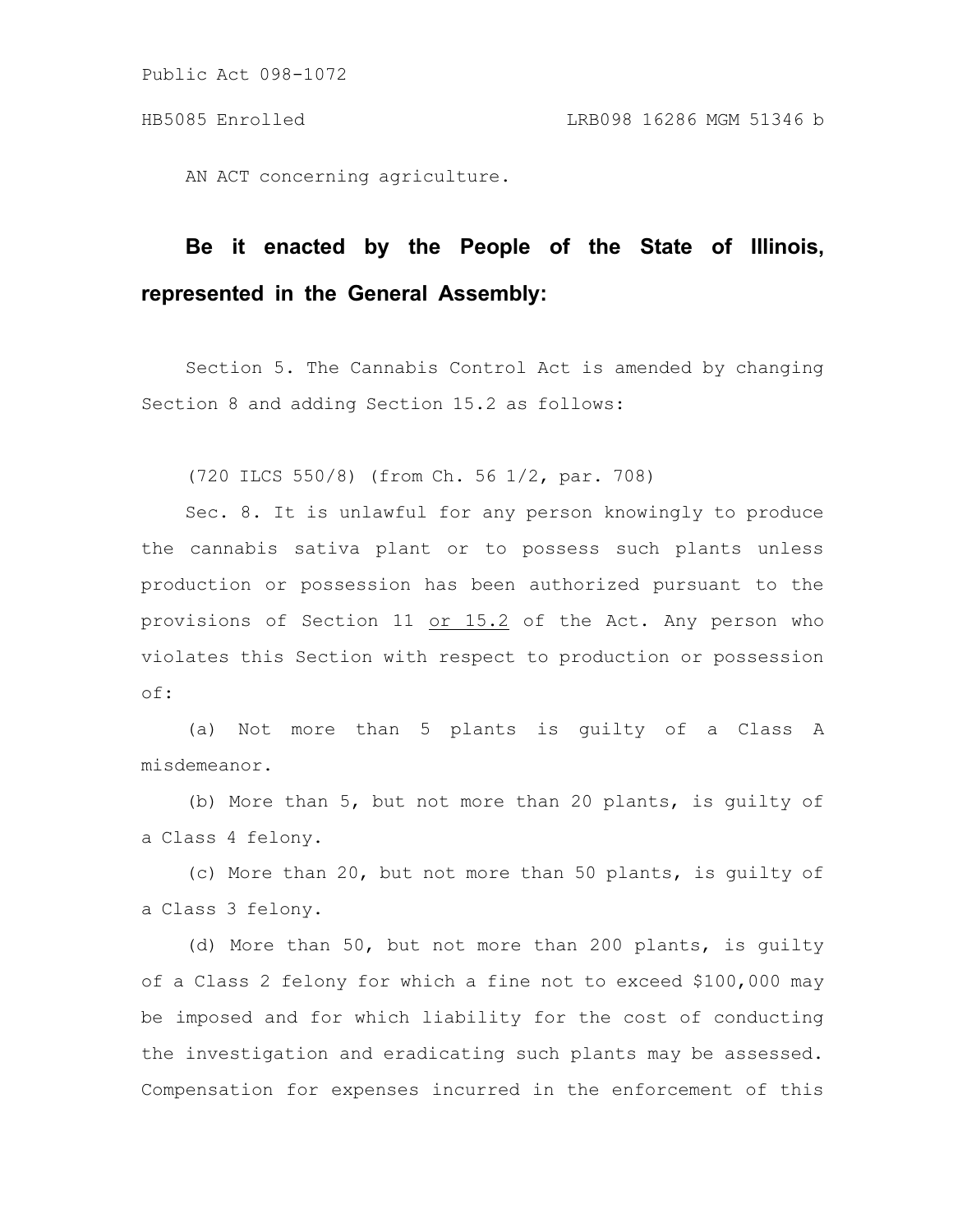## HB5085 Enrolled LRB098 16286 MGM 51346 b

provision shall be transmitted to and deposited in the treasurer's office at the level of government represented by the Illinois law enforcement agency whose officers or employees conducted the investigation or caused the arrest or arrests leading to the prosecution, to be subsequently made available to that law enforcement agency as expendable receipts for use in the enforcement of laws regulating controlled substances and cannabis. If such seizure was made by a combination of law enforcement personnel representing different levels of government, the court levying the assessment shall determine the allocation of such assessment. The proceeds of assessment awarded to the State treasury shall be deposited in a special fund known as the Drug Traffic Prevention Fund.

(e) More than 200 plants is guilty of a Class 1 felony for which a fine not to exceed \$100,000 may be imposed and for which liability for the cost of conducting the investigation and eradicating such plants may be assessed. Compensation for expenses incurred in the enforcement of this provision shall be transmitted to and deposited in the treasurer's office at the level of government represented by the Illinois law enforcement agency whose officers or employees conducted the investigation or caused the arrest or arrests leading to the prosecution, to be subsequently made available to that law enforcement agency as expendable receipts for use in the enforcement of laws regulating controlled substances and cannabis. If such seizure was made by a combination of law enforcement personnel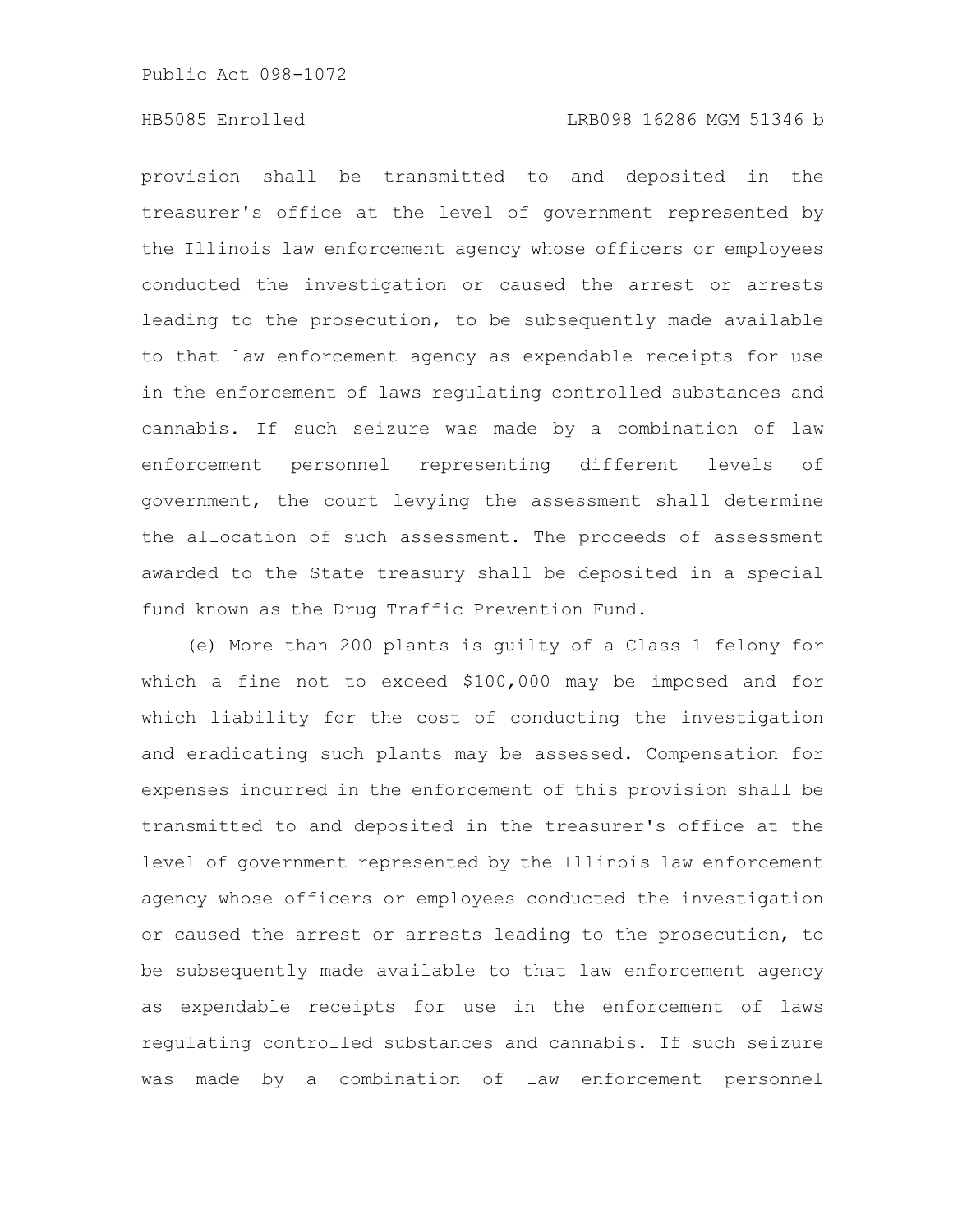## HB5085 Enrolled LRB098 16286 MGM 51346 b

representing different levels of government, the court levying the assessment shall determine the allocation of such assessment. The proceeds of assessment awarded to the State treasury shall be deposited in a special fund known as the Drug Traffic Prevention Fund.

(Source: P.A. 95-247, eff. 1-1-08.)

(720 ILCS 550/15.2 new)

Sec. 15.2. Industrial hemp pilot program.

(a) Pursuant to Section 7606 the federal Agricultural Act of 2014, an institution of higher education or the Department of Agriculture may grow or cultivate industrial hemp if:

(1) the industrial hemp is grown or cultivated for purposes of research conducted under an agricultural pilot program or other agricultural or academic research;

(2) the pilot program studies the growth, cultivation, or marketing of industrial hemp; and

(3) any site used for the growing or cultivating of industrial hemp is certified by, and registered with, the Department of Agriculture.

(b) Before conducting industrial hemp research, an institution of higher education shall notify the Department of Agriculture and any local law enforcement agency in writing.

(c) The institution of higher education shall provide quarterly reports and an annual report to the Department of Agriculture on the research and the research program shall be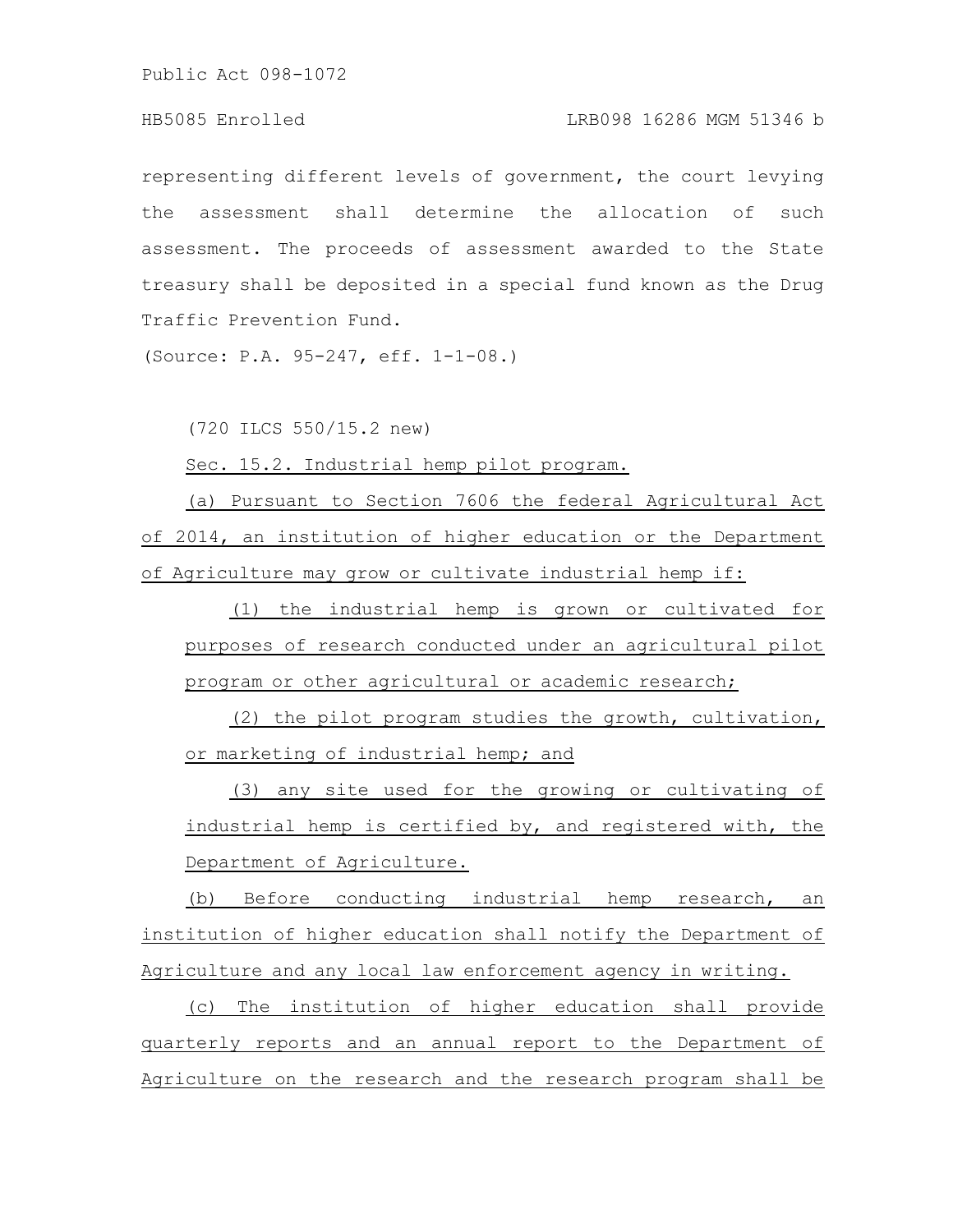subject to random inspection by the Department of Agriculture, the Department of State Police, or local law enforcement agencies. The institution of higher education shall submit the annual report to the Department of Agriculture on or before October 1.

(d) The Department of Agriculture may adopt rules to implement this Section. In order to provide for the expeditious and timely implementation of this Section, upon notification by an institution of higher education that the institution wishes to engage in the growth or cultivation of industrial hemp for agricultural research purposes, the Department of Agriculture may adopt emergency rules under Section 5-45 of the Illinois Administrative Procedure Act to implement the provisions of this Section. If changes to the rules are required to comply with federal rules, the Department of Agriculture may adopt peremptory rules as necessary to comply with changes to corresponding federal rules. All other rules that the Department of Agriculture deems necessary to adopt in connection with this Section must proceed through the ordinary rule-making process. The adoption of emergency rules authorized by this Section shall be deemed to be necessary for the public interest, safety, and welfare.

The Department of Agriculture may determine, by rule, the duration of an institution of higher education's pilot program or industrial hemp research. If the institution of higher education has not completed its program within the timeframe